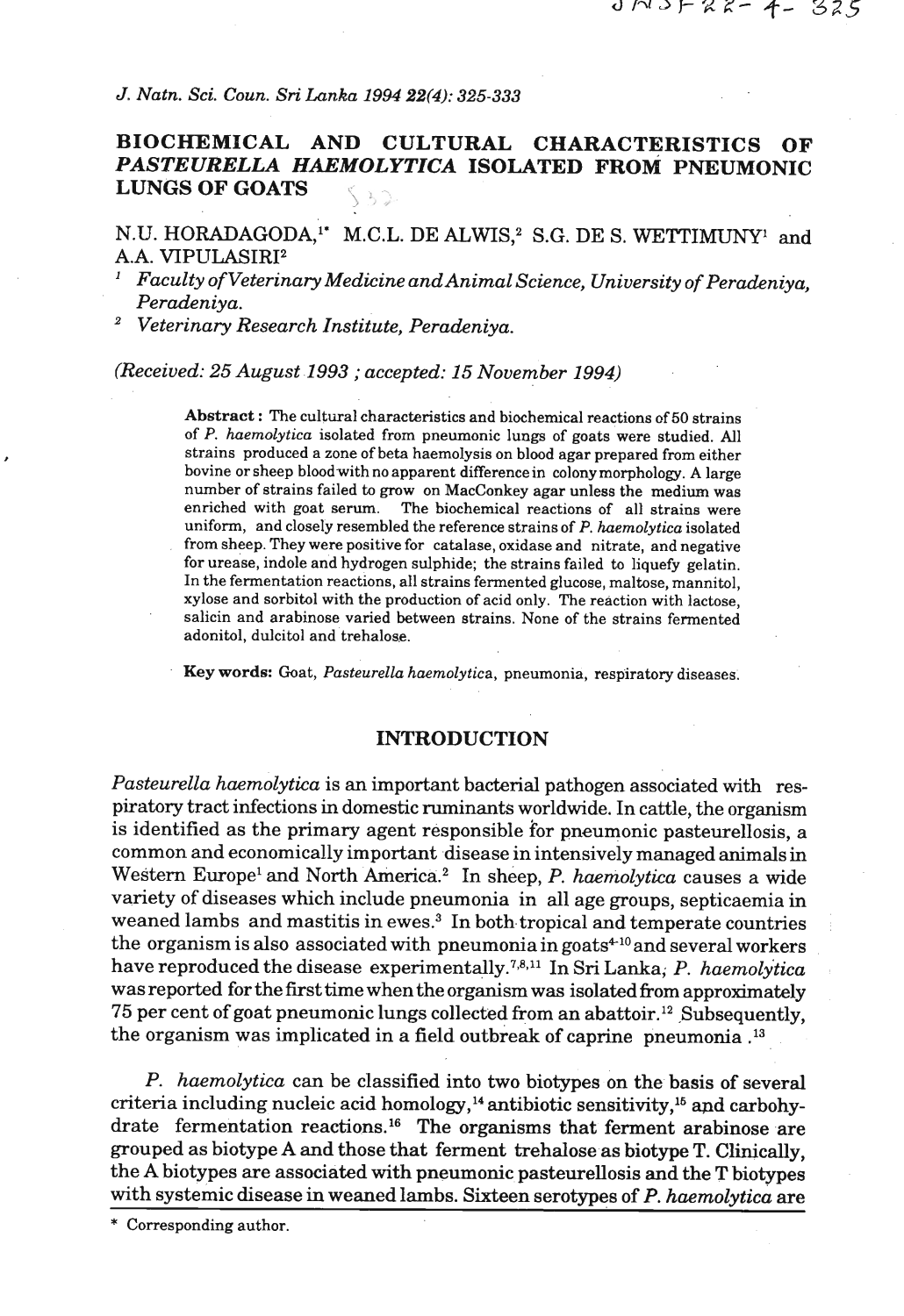differentiated by the indirect haemaggluthation test which depends on the capsular antigen of the bacterium. $17-19$ 

Studies relating to the growth characteristics of P. haemolytica are based primarily on strains isolated from cattle and sheep in temperate countries. $20-23$ These investigations recorded considerable diversity in the **cultural** and fermentation reactions of the organism.<sup>21</sup> Biberstein *et*  $a\tilde{l}$ .<sup>20</sup> considered the following criteria in order of diminishing importance for the species, a) haemolysis on beef blood agar, b) absence of indole production, c) **growth** on MacConkey **agar,** d) failure to reduce methylene blue milk and e) fermentation of glucose and sucrose with the production of moderate acidity. Subsequent studies of the organism isolated from cattle<sup>23</sup> as well as from sheep<sup>22</sup> recorded further variations in the cultural and biochemical characteristics that are relevant in identifying the organism. Although P. *haemolytica* has been frequently isolated from respiratory infections in goats, especially in the tropical countries, relatively little is known of the growth characteristics of the organism when compared to isolates obtained from cattle and sheep in temperate countries. The objective of the present paper is to describe the cultural characteristics and, the biochemical and fermentation reactions of P. *haemolytica* isolated from the pneumonic lungs of goats in Sri Lanka.

# **METHODS AND MATERIALS**

*Bacterial cultures:* A total of 50 strains of P. *haemolytica* isolated from goat pneumonic lungs which were collected at the Colombo municipal abattoir were used in this study. The methods used for isolation were as described previously.<sup>12</sup> The cultures were preserved in semi solid nutrient agar stabs at room temperature until the time of examination.

*Cultural characters:* All isolates were grown on 5 per cent sheep blood agar, MacConkey agar (Difco) and MacConkey agar enriched with 5 per cent goat serum. Additionally, the cultural characteristics of ten randomly selected isolates were examined on 5 per cent bovine blood agar.

*Biochemical tests:* Cultures in nitrate medium were tested at 48 hours for the presence of nitrite. Indole production was examined in 48 hour peptone water cultures using Kovac's reagent. The motility was tested in SIM medium (Difco). Gelatin liquefaction was evaluated in 15% nutrient gelatin. Stabs were incubated at 37°C for one week and readings were taken after placing the stabs at 4OC for 30 minutes. Hydrogen sulphide production was tested on triple sugar iron agar and SIM medium. Oxidase, catalase and urease tests were performed as decribed by Carter and Cole.24

*Fermentation reactions:* The fermentation reactions were carried out in the medium recommended by Biberstein and Gills<sup>25</sup> which consisted of Bacto peptone (10 g; Difco), sodium chloride **(5** g) and Bacto beef extract (4 g; Difco) in 1 litre of distilled water. One ml of Bromocresol purple (1.6g in 95% ethanol) was added as an indicator and the pH was adjusted to 7.1. The substrates used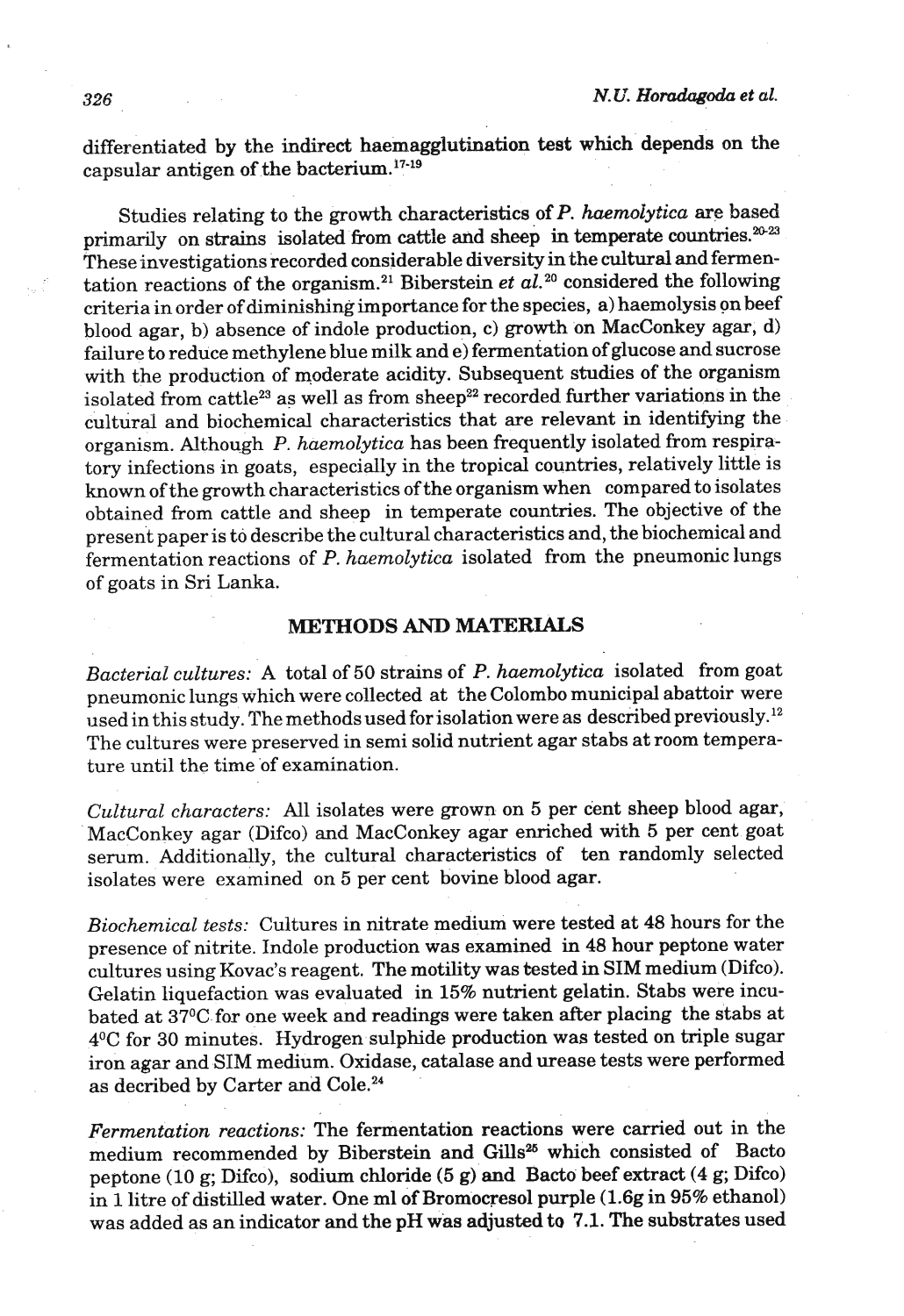were arabinose, adonitol, glucose, lactose, maltose, mannitol, salicin, sorbitol, trehalose and xylose. The organism was inoculated into a one per cent solution of substrate in the fermentation medium and incubated at **37OC** for **14** days.

The change of the indicator colour from purple to yellow was checked daily by visual comparision with a non-inoculated vial as control. For purposes of comparison, biochemical and fermentation tests were carried out simultaneously with reference strains of biotypes A and T isolated from sheep (culture numbers A3 and 863 described by Biberstein and Gills **25).** 

## **RESULTS**

# Cultural and morphological characteristics

Growth on bovine and sheep blood agar was observed within **48** hours of incubation at 37°C. In both media, the colonies were round, grayish, flattened and glistening with entire edges. The diameter of the colonies varied from 0.5 to 1.5 mm. and they were surrounded by a narrow, clear zone of beta haemolysis. There were no apparent differences in the cultural characteristics when strains were grown either on bovine or sheep blood agar. Most isolates failed to grow on MacConkey agar when incubated for 24 h at 37°C. However, concave, round pale pink colonies appeared when the medium was enriched with 5 per cent goat serum and incubated under similar conditions. Microscopical examination of gram-stained smears from colonies revealed small gram-negative rods or coccobacilli.

#### Biochemical characteristics

The results of the biochemical reactions are presented in Table **1.** All.isolates were consistent in their reaction and closely resembled the reference strains from sheep. They were positive for catalase, oxidase and reduced nitrate **to**  nitrite. All isolates were negative for urease and failed to liquefy gelatin; none of the isolates produced indole or hydrogen sulphide.

|                          | Hydrogen<br>sulphide | Nitrate | Gelatin<br>Liquefaction | Urease | Catalase | Oxidase Indole |    |
|--------------------------|----------------------|---------|-------------------------|--------|----------|----------------|----|
| No. isolates<br>tested   | 50                   | 50      | 50                      | 50     | 50       | 50             | 50 |
| No. isolates<br>positive |                      | 50      | 0                       | 0      | 50       | 50             | 0  |

# Table 1: Biochemical reactions of P. haemolytica isolated from pnuemonic **lungs of goats.**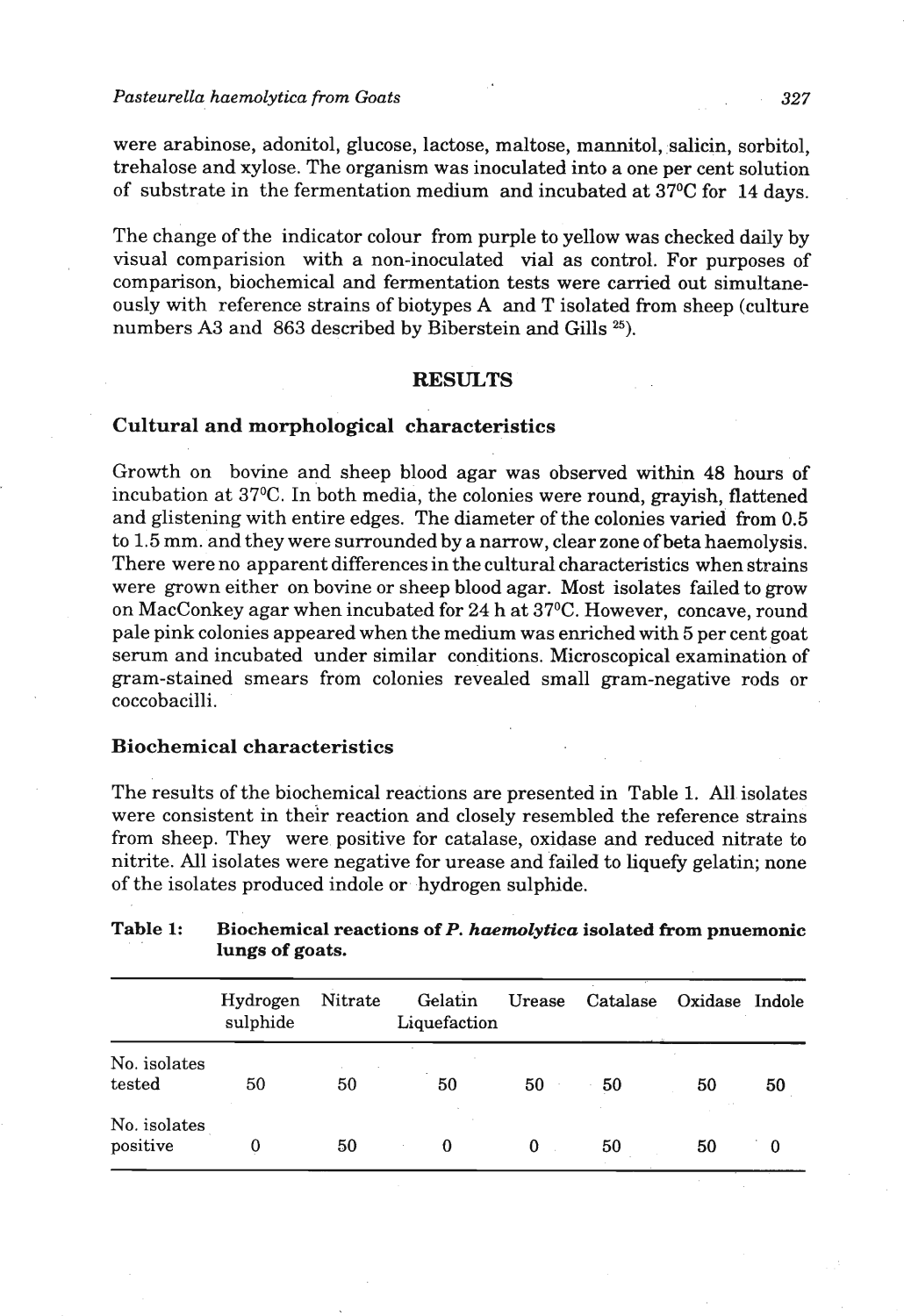| J<br>$\overline{\phantom{a}}$<br>ſ |  |
|------------------------------------|--|
| I<br>I                             |  |
| -<br>{<br>י                        |  |

|                          | Glucose Lact |                    |    | ose Trehalose Arabinose Maltose Xylose Salicin Mannitol Sorbitol Adonitol Dulcitol |                 |                 |                            |                           |                 |    |                |
|--------------------------|--------------|--------------------|----|------------------------------------------------------------------------------------|-----------------|-----------------|----------------------------|---------------------------|-----------------|----|----------------|
| No. isolates<br>tested   | 50           | <u>ຽ</u>           | 50 | 50                                                                                 | $\overline{50}$ | $\overline{50}$ | $\boldsymbol{\mathsf{20}}$ | $\boldsymbol{\mathsf{S}}$ | $\overline{a}$  | 20 | $\overline{a}$ |
| No. isolates<br>positive | 50           | $\mathbf{23}$<br>ග |    | (10)<br>29                                                                         | $\overline{50}$ | 50              | $\circledast$<br>2         | $\overline{20}$           | $\overline{20}$ |    |                |
|                          |              | $\mathbf{r}$       |    | $11*$                                                                              |                 |                 | $10*$                      |                           |                 |    |                |

 $\left( \, \cdot \, \right)$ Delayed fermentation  $*$  Inconsistent fermentation

 $\bar{\bar{\bar{z}}}$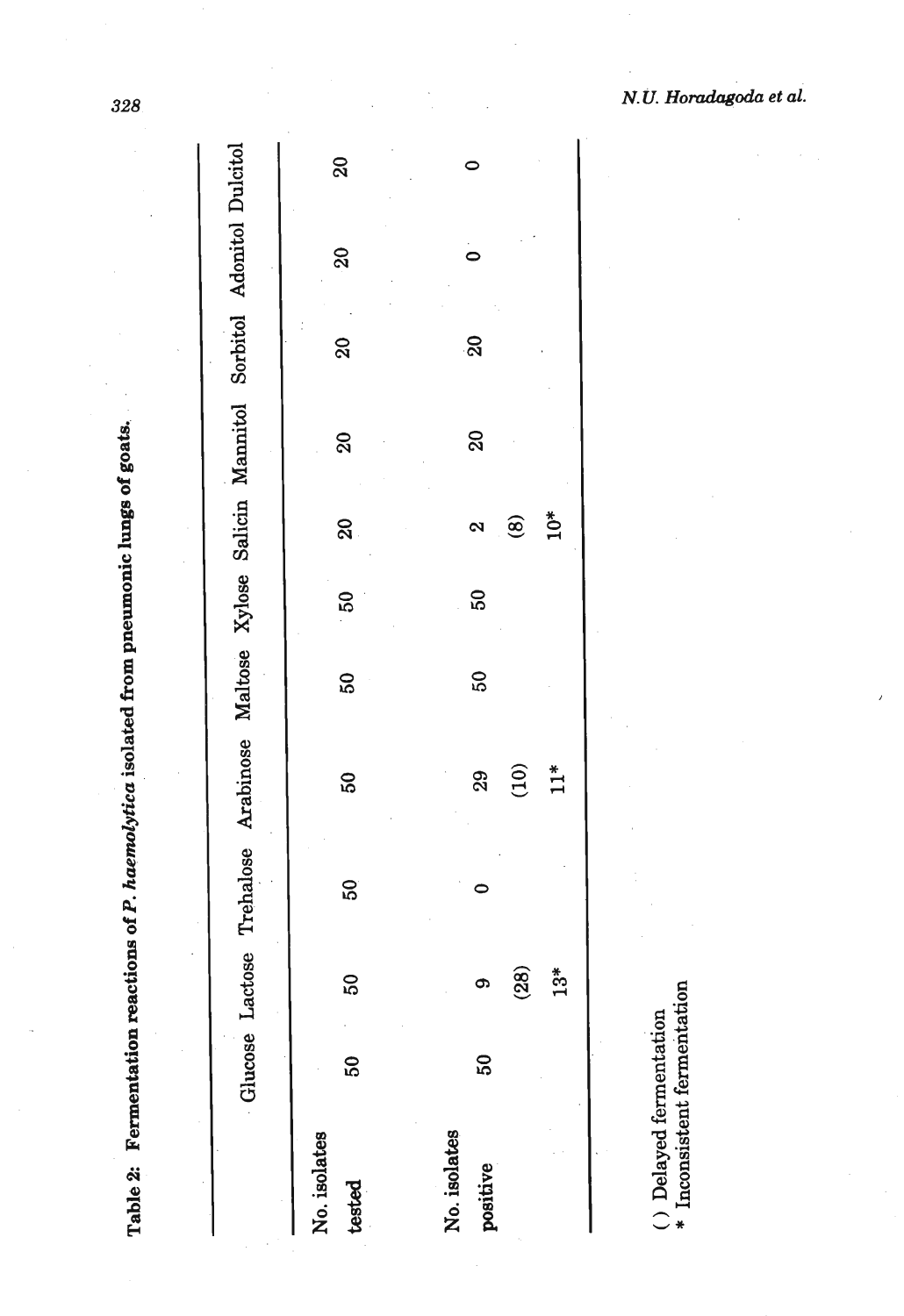## **Fermentation reactions**

**AU** strains consistently fermented glucose, maltose, mannitol, xylose and sorbitol with acid formation only (Table **2).** The isolates did not ferment trehalose, adonitol or dulcitol. The fermentation reaction with lactose, salicin and arabinose were variable with some strains showing a delayed fermentation and others displaying an inconsistent fermentation reaction. None of the isolates gave acidification in control medium without fermentable substrate.

# **DISCUSSION**

The identification of P. *haemolytica,* particularly *in* developing countries is based on the cultural characteristics and biochemical reactions of the organism while serotyping is often restricted to specialist laboratories. Although P.haemolytica is recognised as an important bacterial pathogen responsible for respiratory tract infections in goats most of the information on the growth characteristics of the organism are based on studies conducted in cattle and sheep.

Haemolysis on blood agar is regarded as an important criterion in differentiating P. *haemolytica* from other species of Pasteurellae, especially **P.** *multocidu*  which is also known to be associated with pneumonia in goats.<sup>26</sup> According to Cammeron<sup>27</sup> haemolysis produced by P. haemolytica is dependent on the type of blood used; bovine blood agar was found to be the best to demonstrate haemolysis while sheep blood was suitable only when washed cells were used instead of whole blood. In the studies by Cammeron, $27$  equine blood was found to be unsuitable to observe haemolyis produced by the organism. The fact that washed sheep red cells are susceptible to haemolysis indicates that the haemolysis effect may be due to the presence of serum antibodies, although withequine blood, the' washed red cells still remained resistant to haemolysis suggesting a different mechanism in the latter species. The role of serum antibodies to P. haemolytica and its effect in inhibiting haemolysis produced by the organism on blood agar is supported by an earlier observation recorded by Woxhott<sup>28</sup> who also demonstrated a reduction of the haemolytic zone when antibodies to P. *haemolytica* were present in the blood. In the work reported herein, a clear zone of haemolysis was observed in blood agar prepared from both bovine and sheep blood and it may be due to the absence of antibodies against P. *haemolytica* in the blood used for preparation of the blood agar medium. Unlike in most temperate countries, infections caused by P. *haemolytica* are relatively uncommon among cattle and sheep in Sri Lanka (Thula Wijewardena, personal communication) hence, it is likely that the media prepared from blood collected fromanimals heldwithin the laboratory premises were devoid of antibodies.

Growth on MacConkey agar is considered as another important cultural characteristic in differentiating P. *haemolytica* from other Pasterellae which inhabit the respiratory tract of goats. However, in the present study a large proportion of the isolates failed to grow on McConkey agar unless the medium was enriched with goat serum. This finding appears to be specific to this study as it has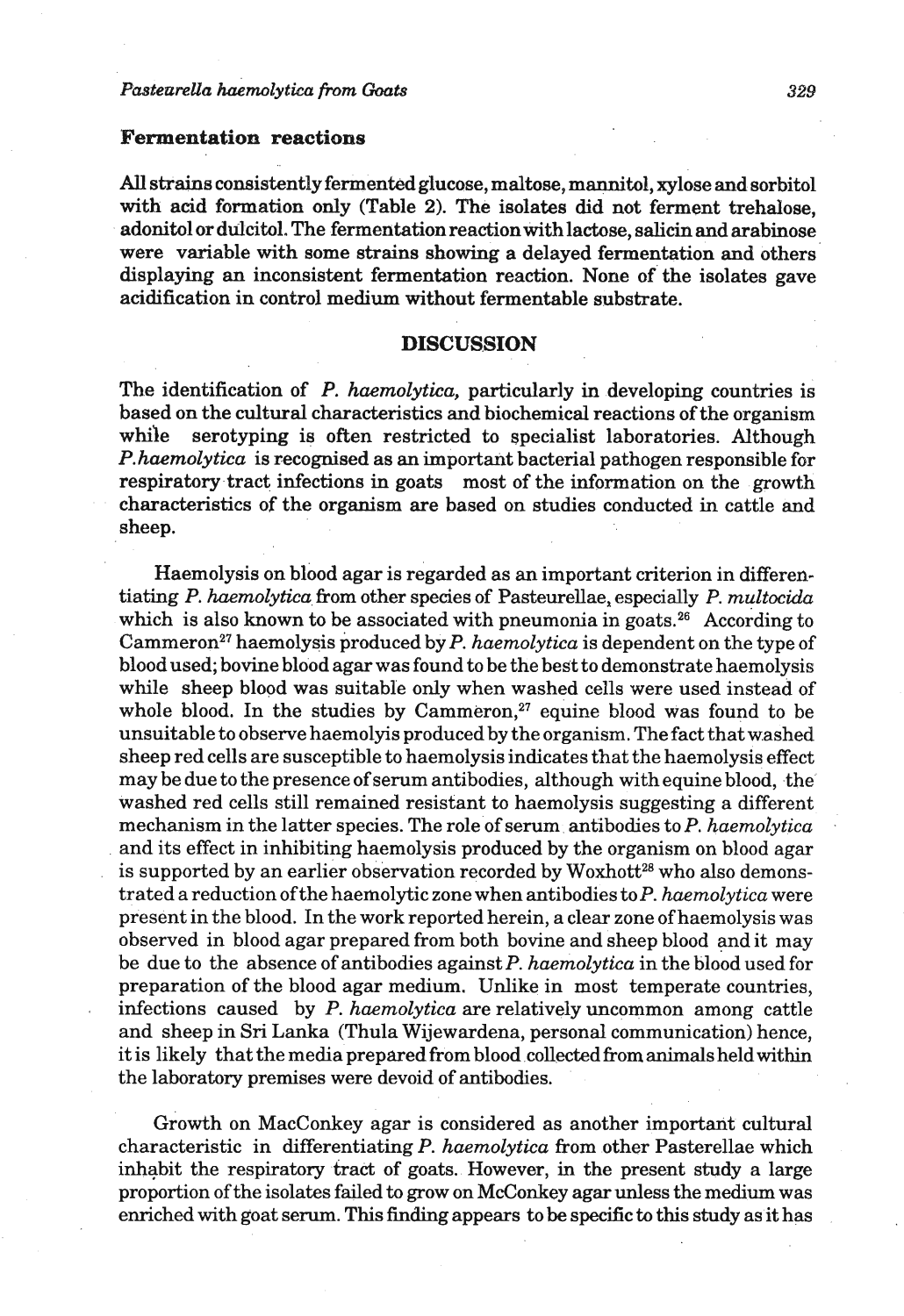not been reported by any of the other workers<sup>4,6-8</sup> who have isolated P. haemolytica from goats. The only related observation in this connection was made by Gourlay and Barber<sup>5</sup> who noticed a reduction of growth on MacConkey agar when the organism was subcultured from blood agar. In the present study we did not pursue investigations to identify the specific serum constituent which was responsible for the enhanced growth on MacConkey agar but it may be an area worth studying in any future investigations of the organism in **Sri** Lanka.

The results of the biochemical reactions observed in this study are generally in agreement with the findings recorded by Ojo<sup>29</sup> for strains of *P. haemolytica* isolated from Nigerian goats and with those reported for isolates from cattle<sup>23</sup> and sheep.<sup>25</sup> One exception was that in the studies conducted by Ojo<sup>29</sup> a little over 10 per cent of the isolates produced hydrogen sulphide which was not observed in any of the strains we examined or in the isolates from cattle.<sup>23</sup>

The fermentation of glucose, mannitol, sorbitol, maltose andxylose with the production of acid is in agreement with fermentation reactions reported for P. haemolytica isolated from cattle23 and sheep.22 Although **A** biotypes are associated with pneumonia in cattle and sheep, the fermentation of arabinose by some strains of P. haemolytica isolated from goat pneumoniclungs in the present study were inconsistent or delayed. This observation is comparable to the findings of Shreeve et  $al.^{22}$  who examined the fermentation reactions with arabinose and trehalose in at least **3** strains for each of the **A** and T biotypes of P. haemolytica isolated from sheep. Based on the fermentation of these two carbohydrate substrates, Shreeve et  $al.^{22}$  concluded that the use of the fermentation reactions with arabinose and trehalose to distinguish the A and T biotypes was more reliable for T strains than for A strains since some strains of biotype **A** failed to ferment arabinose even after 14 days. In the present study none of the isolates fermented trehalose, a fermentation reaction observed with T biotypes responsible for systemic diseases in lambs. However, in the investigations of Ojo<sup>29</sup> almost half the isolates from goat pneumonic lungs fermented trehalose, and in another study<sup>11</sup> a T biotype of P. haemolytica isolated from a case of acute caprine pneumona was capable of reproducing the disease experimentally when administered as a live culture or as a heat-killed suspension. The latter findings indicate that unlike in sheep and cattle, T biotypes of P. haemolytica are also important in the aetiology of pneumonia in goats. In the present study, the classification of isolates of P. haemolytica to A and T biotypes was based only on their ability to ferment arabinose or trehalose. The adoption of tests such as esculin hydrolysis and the fermentation reactions with xylose and mannose would have further assisted in the identification of the biotypes,<sup>30</sup> but these procedures could not be performed in this study as some of the isolates were lost during storage.

The fermentation of lactose and salicin by P. haemolytica seem to vary with the biotype and animal from which the organism has been isolated. In sheep, none of the T biotypes fermented lactose but it was observed in 70 per cent of A biotypes.<sup>22</sup> According to Wessman and Hiker<sup>23</sup> all A biotypes isolated from pneumonic lungs of cattle fermented lactose. In the fermentation of salicin, all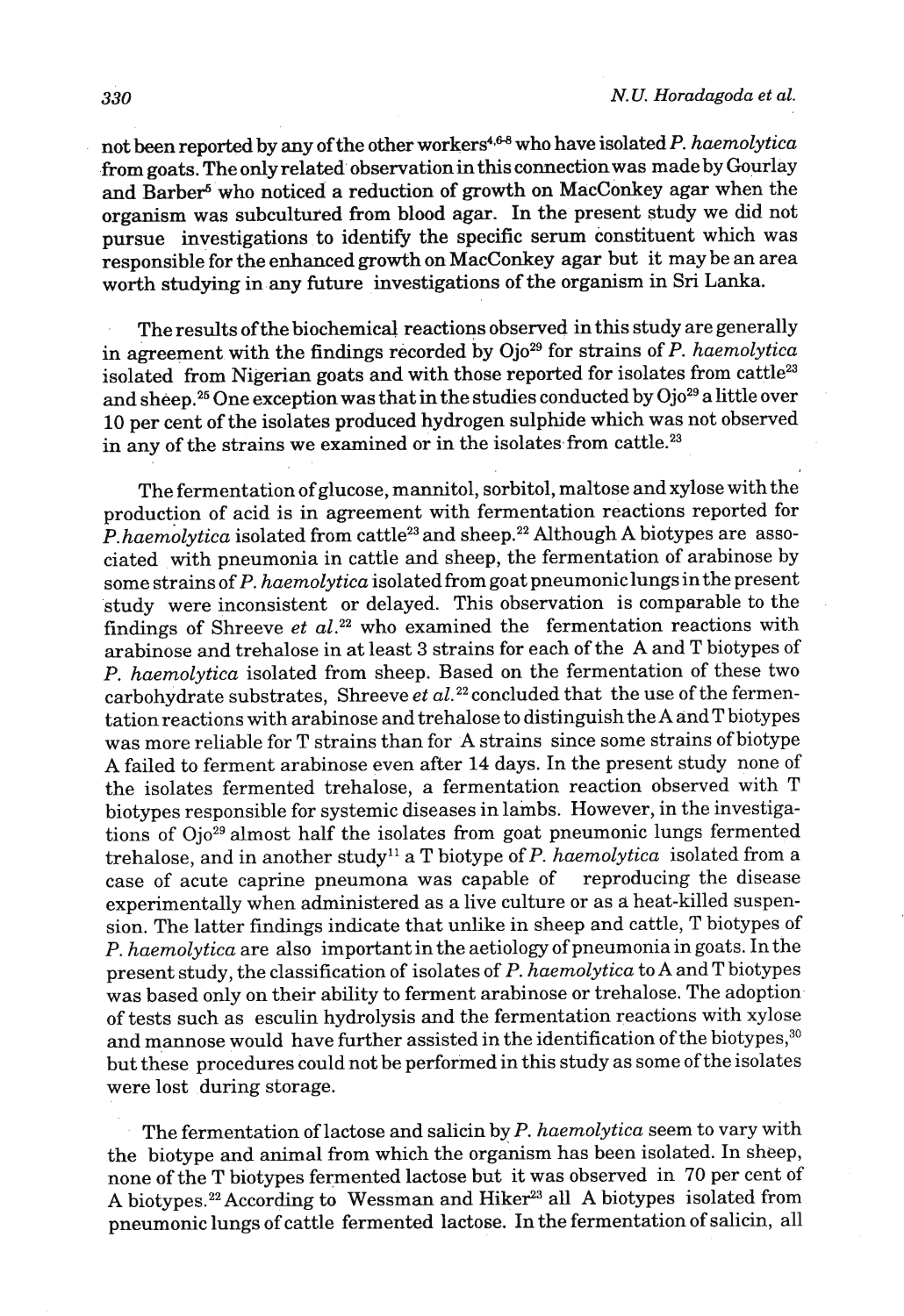#### *Pastevrella hamwlyfica from Goats 331*

T biotypes from sheep fermented the substrate while it was observed in only about 10 per cent of the A biotypes.<sup>22</sup> None of the A biotypes from cattle fermented salicin.<sup>23</sup> In isolates from goats, Ojo<sup>29</sup> reported that 25 per cent and **40** per cent of the cultures fermented ladose and salicin, respectively. These results however, were not related to biotypes of **P.** *haemolytica.* In the present study only a small proportion of the isolates fermented lactose **and** salicin; a large number of strains showed delayed or inconsistent fermentation.

This study, in general, establishes that strains of *P. haemolytica* isolated from goat pneumonic lungs in **Sri** Lanka are biochemically similar to those isolated from cattle and sheep in other countries. **The** need to enrich MacConkey agar with serum in order to enhance growth and variations in the fermentation reactions are significant findings which may have applications in the isolation and identification of the organism from goats.

## Acknowledgement

We thank Professor E.L.Biberstein, University of Califonia, Davis, and Dr. G.H. Frank, National Animal Disease Centre, Iowa, for supplying the typed cultures of P. haemolytica. This investigation was supported by a grant from the Natural Resources, Energy and Science Authority.

## References

- **1.** Allan E.M., Gibbs H.A., Wiseman **A.** & Selman I.E. **(1985).** Sequential lesions of experimental bovine pneumonic pasteurellosis. *Veterinary Record*  **117: 438-442.**
- **2.** Yates **W .D.** G. **(1982).** A review of infectious bovine rhinotracheitis shipping fever pneumonia and viral-bacterial synergism in respiratory disease of cattle. *Canadian Journal of Comparative.Medicine* **46: 225-263.**
- **3.** Gilmour N.J.L. **(1978).** Pasteurellosis in sheep. *Veterinary Record*  **102: 100-102.**
- **4.** Fodor L., Hajtos I. & Glavits R. **(1990).** Diseases caused by *Pasteurella haemolytica* in Hungarian goat herds. *MagyarAllatorvosok Lapja*  **45**: 545-548. *Veterinary Bulletin* (1991) **61**: Abstract No. 2389.
- 5. Gourlay R.N. & Barber L. (1960). A strain of *Pasteurella haemolytica* isolated from goats in Uganda. *Journal of Comparative Pathology 70:* **211- 216.**
- **6.** Midwinter A.C., Clarke J.K. & Alley M.R. **(1985).** *Pasteurella haemolytica*  serotypes from pneumonic goat lungs. *NewZealand Veterinary Journal*  **34: 35-36.**
- 7. Mugera G.M. & Kramer T.T. **(1967).** Pasteurellosis in Kenya goats due to *Pasteurella haemolytica. Bulletin of Epizootic Diseases ofAfrica 15:* **121-131.**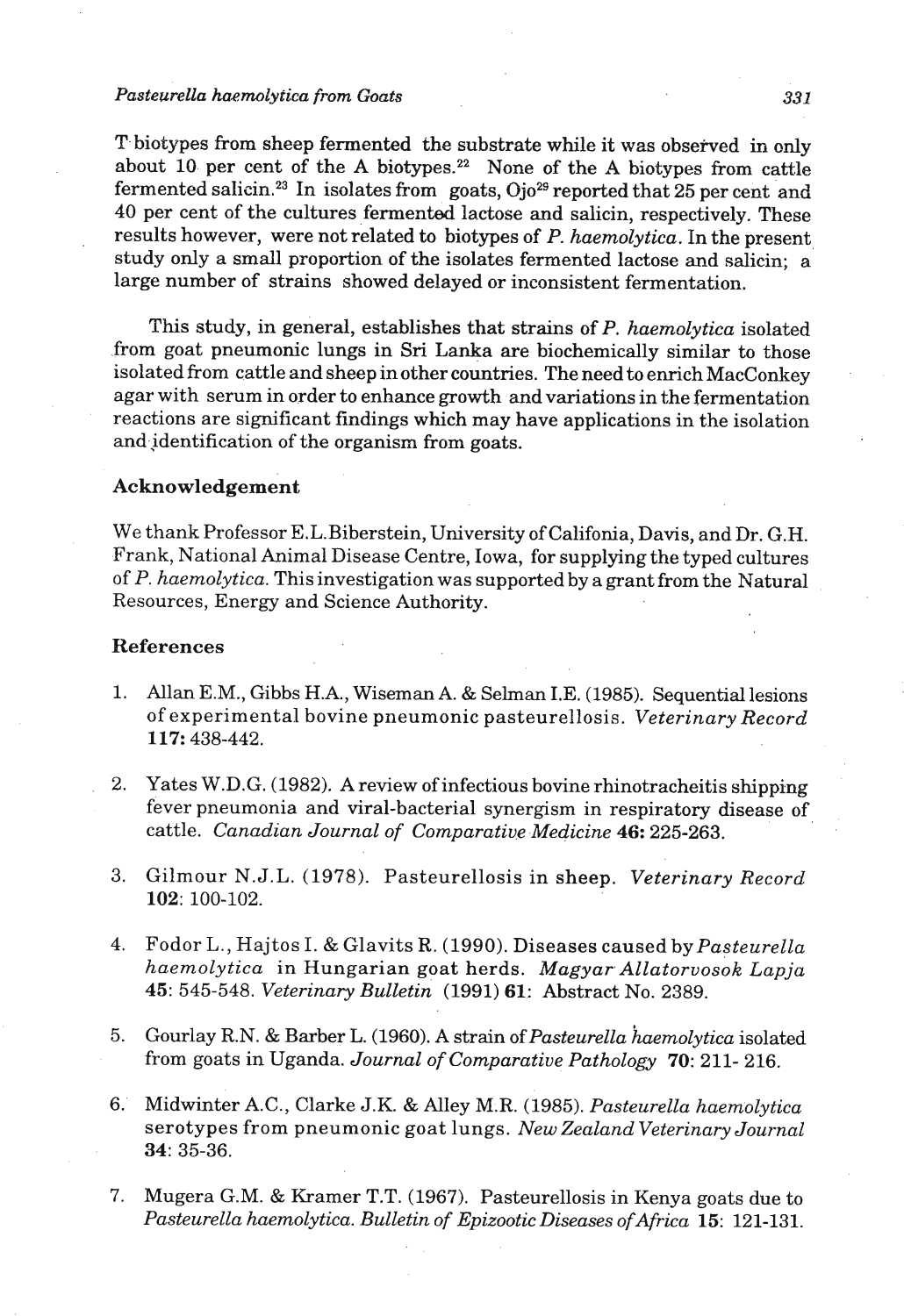- 8. Mwangota A.V., Muhammed S.I. & Thomas R.G. (1978). Serological types of *Pasteurella haemolytica* in Kenya. *Cornell Veterinarian* 68: 84-93..
- 9. Ojo M.0. (1976). Caprine pneumonia in.Nigeria. I. Epidemiology and bacterial flora of normal and diseased respiratory tracts. *Tropical Animal Health and Production 8:* 85-89.
- 10. Pegram R.G. (1974). Serological types of *Pasteurella haemolytica* isolates from sheep and goats in the Somali Democratic Republic. *Tropical Animal Health and Production* 6: 189-191.
- 11. Ngatia T.A., Kirnberling C.V., Johnson L.W., Whiteman C.E. & Lauermann L.H. (1986). Pneumonia in goats following administration of live and heat*killedPasteurella haemolytica. Journal of Comparative Pathology* 96: 557-664.
- 12. Horadagoda N.U., De Alwis M.C.L., Wettimuny S.G. de. S., Anthony C.S.V.B. & Vipulasiri A.A. (1982). Bacteriological studies on normal and pneumonic lungs of goats in Sri Lanka. *Ceylon Veterinary Journal* 29: 12-13.
- , 13. Balasuriya B.R.U., Maithripala H.A. & Wanasinghe D.D. (1987). Pneumonia among a herd of goats: possible role *ofPasteurella haemolytica. Sri Lanka Veterinary Journal* 33: 42-43.
- 14. Biberstein E.L. & Francis C.K. (1968). Nucleic acid homologies between A and T types *of Pasteurella haemolytica. Journal of Medical Microbiology*  1:105-108.
- 15. Biberstein E.L. & Kirkham C. (1979). Antimicrobial susceptibility patterns of the A and T types *ofPasteurella haemolytica. Research in Veterinary Science*  26:324-328.
- 16. Smith G.R. (1961). The characterisation of two types of *Pasteurella haemolytica* associated with different pathological conditions in sheep; *Journal of Pathology and Bacteriology* 81: 431-440.
- 17. Biberstein E. L. ( 1978). Biotyping and serotyping of *Pasteurella haemolytica.*  In: (Ed. R. Norris) *Methods in Microb'iology.* Vol. 10. pp. 253-269. Academic Press, New York.
- 18. Fodor L., Varga J., Haytos I., Donachie W..& Gilmour N.J.L. (1987). New serotype of *P. haemolytica* isolated in Hungary. *Veterinary Record* 121: 155.
- 19. Fraser J., Laird S. & Gilmour N.J.L. (1982). A new serotype (biotype T) of *Pasteurella haemolytica. Research in Veteririary Science* 32: 127-128.
- 20. Biberstein E.L., Gills M. & Knight H. (1960). Serological types of *Pasteurella haemolytica. Cornell Veterinarian 50:* 283-300.